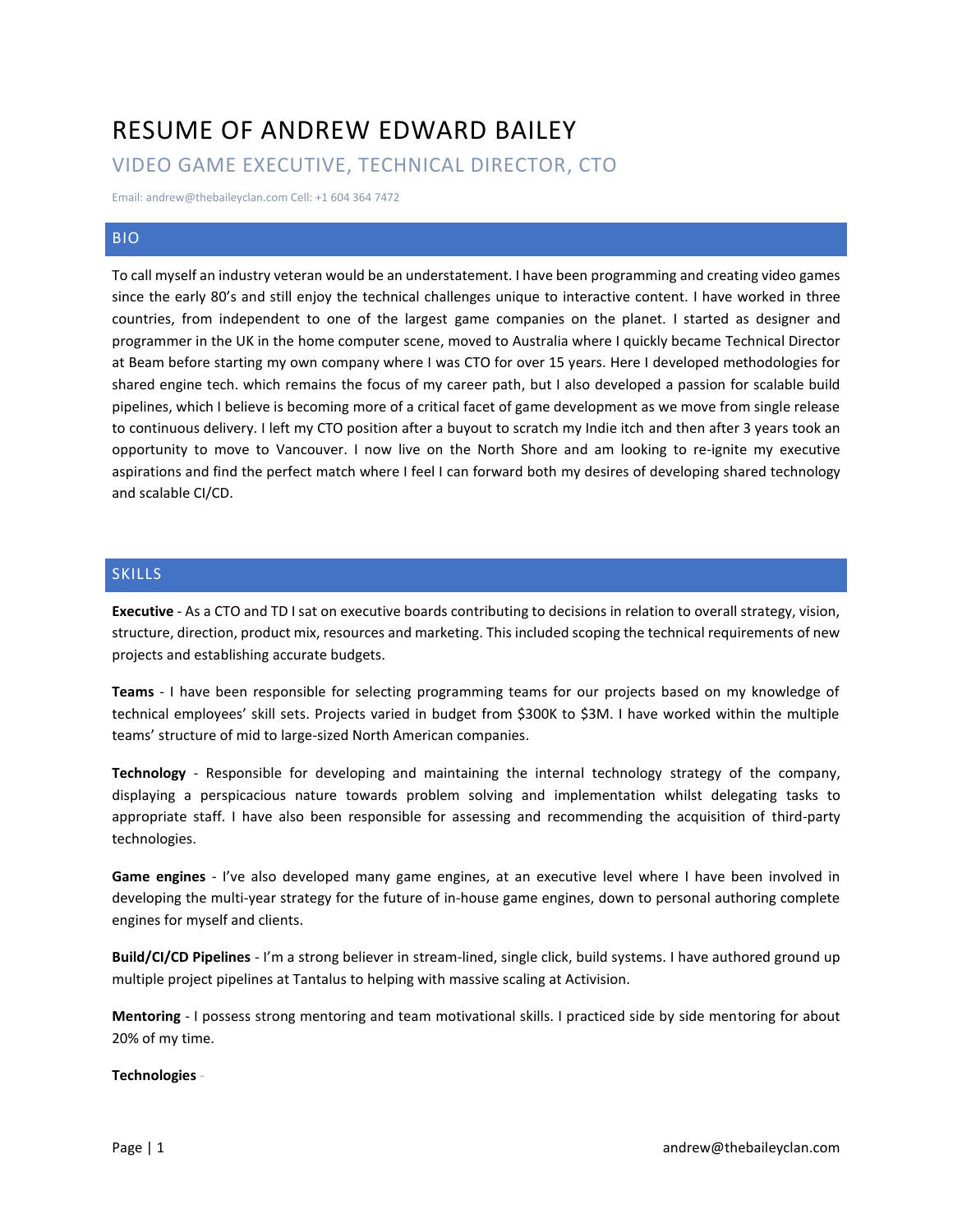− Coding Languages C/C++, Python, C#, JavaScript, Java, Flash (AS3), Lua, Perl − REST and Backend Docker, Kubernetes, Rancher, CouchDB, CherryPy, Flask, Jinja, AWS, Tomcat, SQL, sql-lite, Jira and Confluence − Meta Languages HTML, CSS, XSLT, XML , JSON, Schematron − Revision Control Perforce, GIT, SVN, CrusieControl.Net (continuous integration), Jenkins − Graphics HLSL, OpenGL , DX − Build Systems Make, SCons, Visual Studio, Eclipse, Flash Builder, XCode. − Compression-Encryption Technologies PKZIP, LIBPNG, JPEG, MD5, Blowfish plus own IP. − Art SDKs Maya Mel-Python and C++ SDK, Max SDK, Softimage, Lightwave, Photoshop, FBX. − Third Party Engine Technologies Unreal, Unity 3D − Relic 6502, 65816, Z80, XX86 SHC family, ARM, MIPS. − Industry specific PSP VFPU. PS2 VU.

**Platforms** – I have worked extensively on all windows/PC, consoles, handheld and mobile platforms.

## EDUCATION

Bachelor of Engineering Honours, Information Systems Technology, 1986 – 1989. University of Surrey (UK). Associate member of the University of Surrey.

#### CAREER

#### PRINCIPAL TOOLS AND INFRASTRUCTURE PROGRAMMER CENTRAL TECHNOLOGIES ACTIVISION JUNE 2017 – PRESENT

Lead and facilitator on technology and tools. Game engine code and enterprise full stack tools that enable the sharing of technologies between the various studios of Activision.

- Engaging multiple studio collaboration.
- Developed full stack crash dump collection service used by multiple studios for both development and live crashes.
- Unifying debug port runtime and tools to a single solution to be shared across all studios.
- − CI/CD work on inhouse continuous integration project 'compass'.
- − Although based in Vancouver, I report to the VP of Central Technology in Los Angeles.
- I manage and mentor the internships, as well as coordinate staff across CoD Studios.
- − Credited on Call of Duty: Black Ops and Call of Duty: Modern Warfare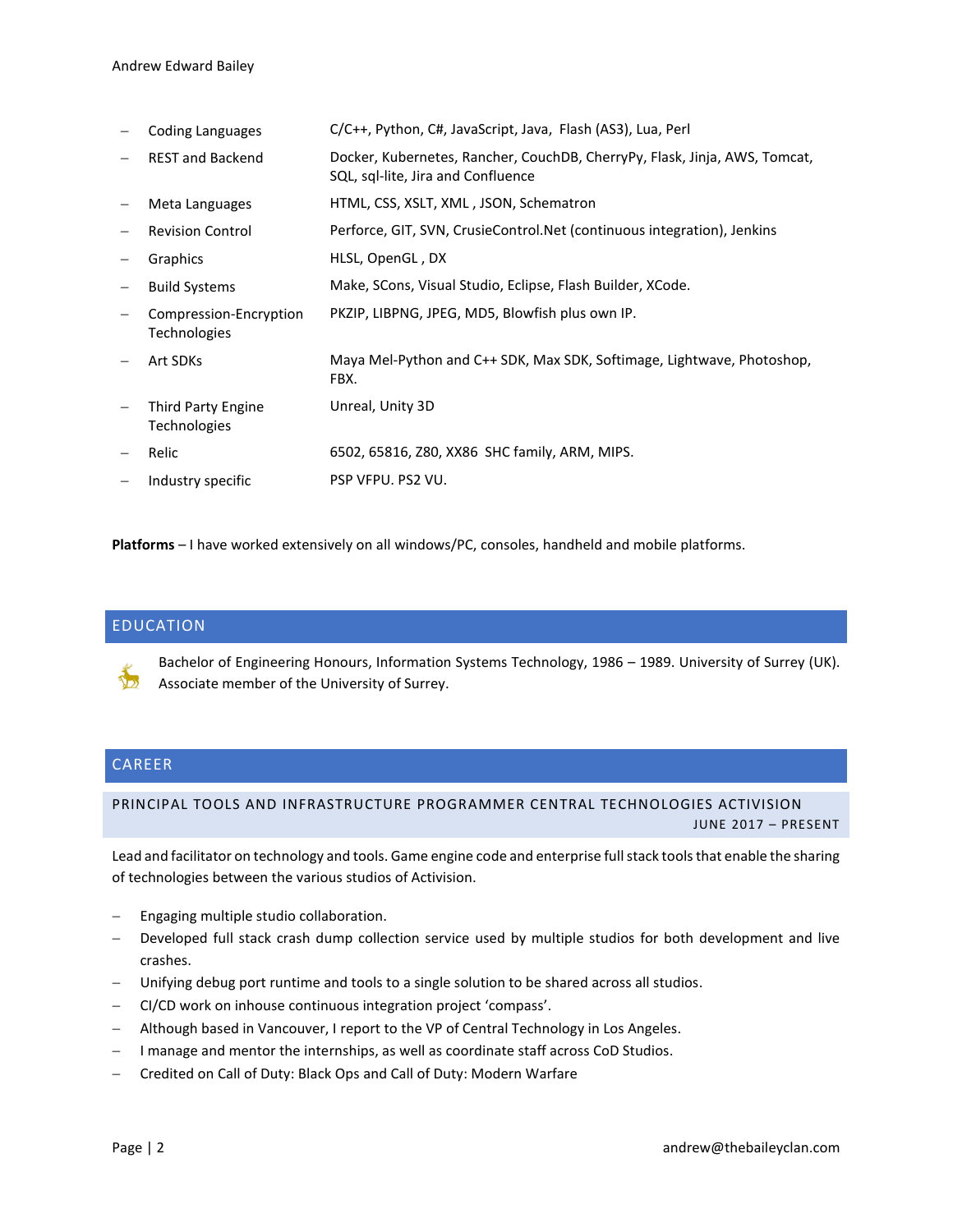## PRINCIPAL ENGINE PROGRAMMER AT RELIC ENTERTAINMENT

Responsible for the technical direction of multi-title RTS 'Essence' Engine.

- Planning and running backlog for Engine separation tasks.
- Rearchitecting of Engine UI and rendering into separate threads.
- − Spearheaded major optimization initiatives.
- − I reported to CEO and formed part of a 'board' of principal leads.
- − I coordinated the engine team, a revolving group of programmers.
- − Credited on Dawn of War 3

#### SENIOR SOFTWARE ENGINEER AT CAPCOM VANCOUVER.

Responsible for defining direction and managing tasks involved in a major refactor of internal technologies. (ATG)

- Engine requirements gathering (major internal report)
- Planning and running backlog of Engine separation tasks.
- Major optimizations to world streaming technology.
- − I reported to the CTO who headed the ATG group.
- − I directed about 4 to 6 programmers to perform refactoring tasks.
- − Credited on Dead Rising 3

#### TECHNICAL DIRECTOR/CTO AT KOOLHAUS GAMES

JULY 2012 – JANUARY 2014

Responsible for technical direction and in-house technologies development.

- Responsible for design of new in-house engine.
- − Coordination of multiple Unity based projects.
- − I reported to the CEO and set on the executive board.
- All the programmers in the studio directly reported to me.

#### CEO AT DROP SPIDER GAMES (OWNER/FOUNDER)

I created a small startup and consultancy to explore options within the indie scene.

- Designed, wrote and developed PC game from scratch [\(www.golemcrusades.com\)](http://www.golemcrusades.com/)
- Offer my services as a technical consultant to a facebook app and mobile startup.
- − Multiple mobile games, including all coding services (including engine) for Chillingo's Coco Loco [\(https://iphone.mob.org/game/coco\\_loco.html\)](https://iphone.mob.org/game/coco_loco.html)
- − I hired and managed 3 content contractors (audio and art)
- − Credited on 3 mobile games, 1 Facebook and 1 PC game.

# DIRECTOR AND CTO AT TANTALUS MEDIA/INTERACTIVE

JANUARY 1994 – NOVEMBER 2009

Set and oversaw the technical vision and strategy of the company. Sat on the board of directors.

MARCH 2016 – JUNE 2017

NOVEMBER 2009 – JUNE 2012

JANUARY 2014 – MARCH 2016